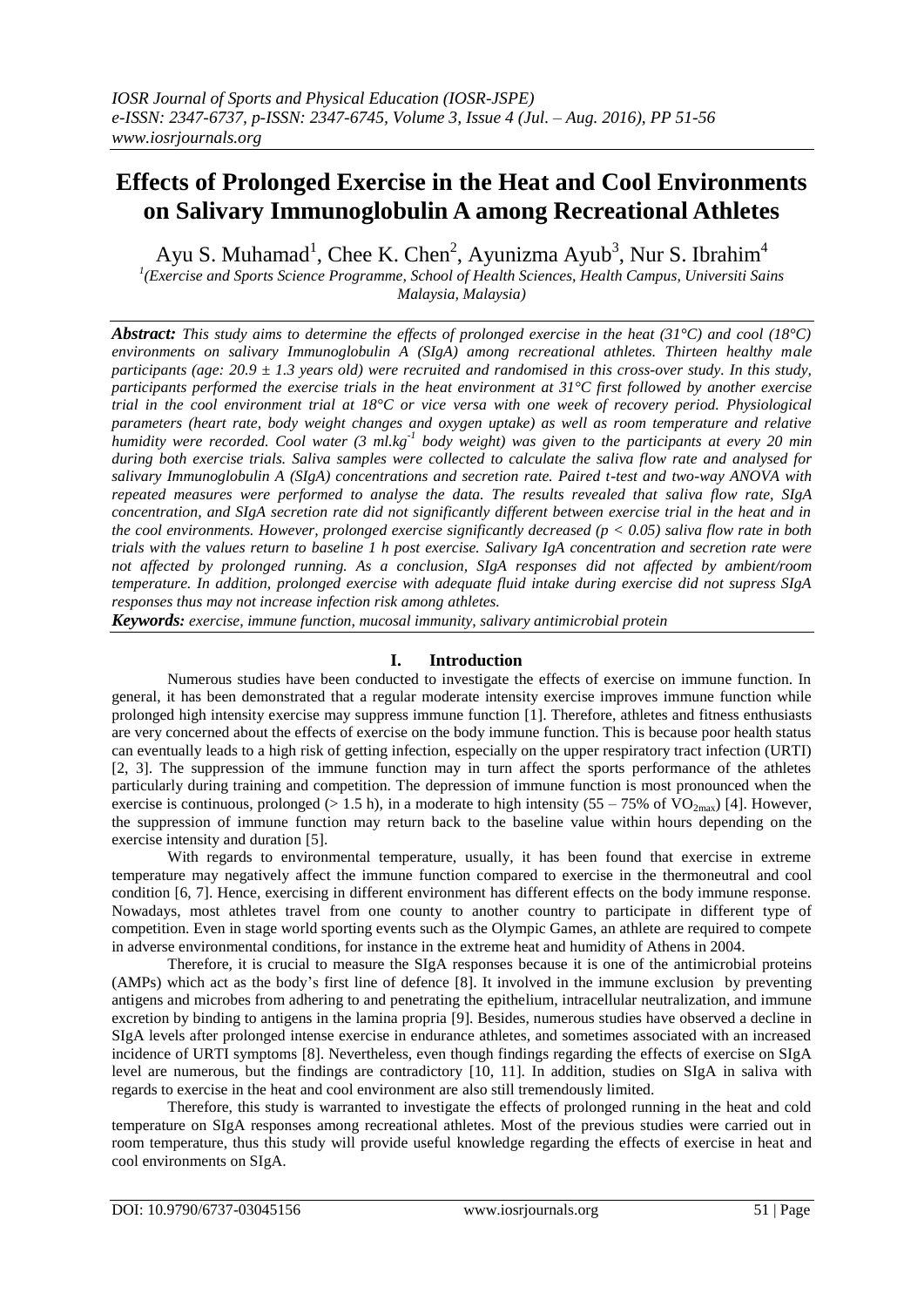# **II. Methodology**

### **Research Design**

A randomised, cross-over trial was employed for the present study. Participants performed 2 separate trials; exercise in the heat followed by exercise in the cool environment or vice versa. Recovery period between these two trials was one week. All of the tests were conducted in the laboratory of Sports Science Unit (SSU), Universiti Sains Malaysia (USM).

### **Participants and Sample Size Calculation**

Participation in this study was in voluntary basis. This study has been approved by the Human Research and Ethics Committee, Health Campus, Universiti Sains Malaysia, Kelantan (USM/JEPeM/140361). In this study, opportunistic or convenience sampling was used whereby 13 active recreational athletes were recruited among USM students. Participants were healthy males, aged between 18 and 30 years old, nonsmokers, and exercise regularly (at least 3 times per week with at least 30 min per session). Those who were having cold or respiratory tract infection at least 2 weeks prior to the study and on medication were excluded in this study. Throughout the study period, participants were required to abstain from taking any supplements that are known to affect immune function, e.g. probiotics, vitamin C, vitamin D and plant polyphenols like Quercetin.

### **Exercise Trials Procedures**

During the first 3 visits to the laboratory, participants performed three preliminary tests which include sub-maximal test, maximal oxygen uptake (VO<sub>2max</sub>; modified Astrand protocol4) test, and familiarisation trial. The preliminary tests were carried out on a motorised treadmill (TrackMaster TMX425CP, USA) to determine participant's  $VO<sub>2max</sub>$ , to calculate each participant's speed at 60%  $VO<sub>2max</sub>$ , and to familiarise them with the running trial protocol. The 4<sup>th</sup> and 5<sup>th</sup> visits to the laboratory were for carried out the actual running trial; running for 90 min at 60% of their respective  $VO_{2max}$ . Participants performed 2 running trials in 2 different environments; heat (31°C) and cool (18°C) environments. The order of the running trials was randomised. Heat environment was maintained at 31°C by using halogen lamps (Philips-500W, France) whereby cool environment was set at 18°C by adjusting the temperature on the air conditioner (York, USA). The relative humidity in both running trials was maintained at 70% by using a heated water-bath (Memment W350t, Germany).During each running trial, participant came to the laboratory in the morning after an overnight fast. Upon arrival, participants were asked to measure their nude body by using a body composition analyser (TBF-410 Tanita, Japan) in a closed room. Following that their saliva sample (2 mL) was collected by 5 min unstimulated dribbling into a pre-weighed sterile bijou tube (Sterilin, Staffordshire, UK). They were asked to sit on a chair, lean the head forward and let the saliva passively dribble into the tube; without using their tongue or any mouth movement. Following that, the bijou tube with saliva was weighed and recorded. Then, participants were cannulated for blood drawing purposes. Blood sample  $(5 \text{ mL})$  was collected into a K<sub>3</sub>EDTA collection tube (Sekusui Insepack, Japan). Patency of the cannula was maintained by heparinised saline whereby 0.2 ml of heparinised saline was injected into the extension tube after each blood withdrawal to avoid blood clotting. After that, participants were given a standardised breakfast; 2 pieces of white bread (Gardenia®, Malaysia) and 250 ml of cool plain water. After resting for half an hour the running trial was begun.

The running trial was begun with a 5 min warm-up at 50% of participant's respective  $VO_{2max}$  followed by 90 min running trial at 60% of participant's respective  $VO_{2max}$ . The heart rate (heart rate sensor: Sport Tester PE3000, Polar, Finland), oxygen uptake (pre-calibrated gas analyser system: VMax-SensorMedics, USA), room temperature and relative humidity (psychrometer: Extech Instruments RH305, USA) were measured before warm-up, after warm-up, at every 20 min during the running trial and at the end of the trial. During the 90 min of the running trial, participants were asked to drink 3 mL.kg<sup>-1</sup> body weight of cool water at every 20 min to avoid any adverse effects of dehydration. In addition, participant was directed with a standing fan with speed level 1 to mimic air flow in an open environment throughout the running trial. The second saliva sample was collected immediately at the end of the trial while the final saliva samples were collected 1 h post exercise. During this 1 h period, participants were resting in a comfortable room. Saliva samples were analysed for SIgA concentrations by using a commercially available reagent kit (LDN Labor Diagnostica Nord GmbH & Co. KG, Germany) via an ELISA (Enzyme-Linked Immunosorbent Assay) method. The calculations for determining saliva volume/weight, flow rate, and saliva antimicrobial proteins' secretion rate (SIgA and α-amylase) in this study are as follow:

- $\bullet$  Saliva volume (ml) = Difference in weight (g) of bijou tube after collection of saliva assuming a saliva density of 1.0 g/ml
- Saliva flow rate  $\text{m} \cdot \text{m} = \text{Saliva volume}(\text{ml}) / \text{Collection time}(\text{min})$
- SIgA secretion rate ( $\mu$ g/min) = Saliva flow rate (ml/min)  $\times$  Saliva antimicrobial protein concentration  $(\mu g/ml)$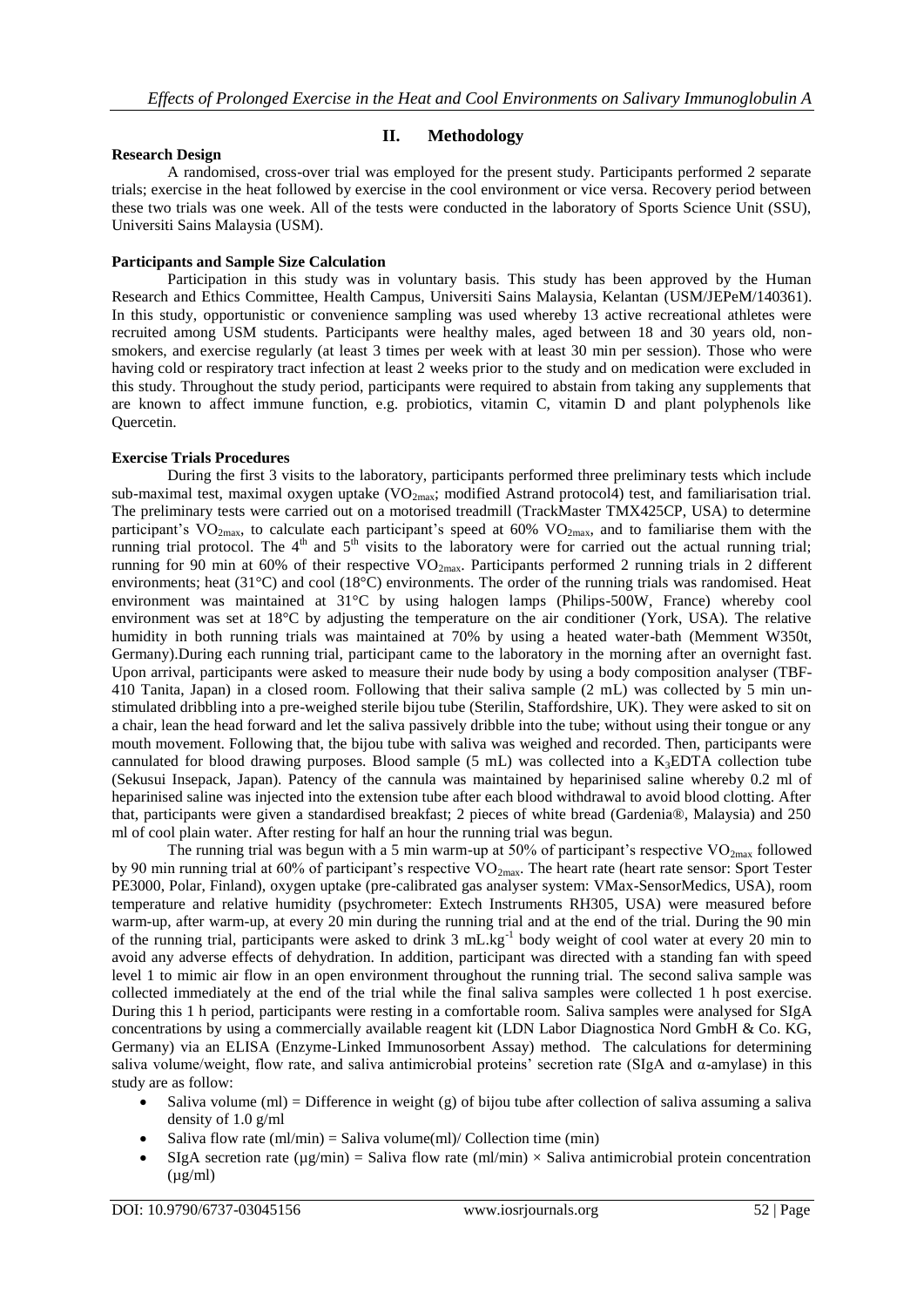# **Statistical Analysis**

Statistical analysis was performed using the Statistical Package for Social Sciences (SPSS) version 22. Descriptive statistics were performed on physiological characteristics. Room temperature, relative humidity, body weight changes were analysed by paired t-test. Two-way ANOVA with repeated measures was performed to measure significant differences between trials and within trials for lysozyme responses, oxygen uptake, heart rate, and rate of perceived exertion. The accepted level of significance is set at p < 0.05. Results were reported as means  $\pm$  standard deviation (SD).

# **III. Results**

Mean body composition and cardiorespiratory fitness of the participants were presented in Table 1. Whereas, room temperature, relative humidity and body weight changes of the participants were presented in Table 2.

**Table 1:** Body composition and cardiorespiratory fitness of the participants

| Variable $(N=13)$                                                                   |                 |
|-------------------------------------------------------------------------------------|-----------------|
| <b>Body Composition</b>                                                             |                 |
| Age (years)                                                                         | $20.9 \pm 1.3$  |
| Weight (kg)                                                                         | $63.2 \pm 7.8$  |
| Height (cm)                                                                         | $167.6 \pm 5.0$ |
| BMI $(kg.m^{-2})$                                                                   | $22.4 \pm 2.1$  |
| <b>Cardiorespiratory Fitness</b>                                                    |                 |
| $VO2max$ (mL.kg <sup>-1</sup> .min <sup>-1</sup> )                                  | $47.0 \pm 4.1$  |
| VO <sub>2</sub> at 60% VO <sub>2max</sub> (mL.kg <sup>-1</sup> .min <sup>-1</sup> ) | $32.3 \pm 3.4$  |
|                                                                                     |                 |

Values are mean ± SD

**Table 2:** Room temperature, humidity and body weight changes of the participants

| Variable $(N=13)$              | <b>Heat Trial</b> | Cool Trial      |
|--------------------------------|-------------------|-----------------|
| Room Temperature (°C)          | $31.0 \pm 0.2$    | $18.2 \pm 0.3*$ |
| Relative Humidity (%)          | $70.3 \pm 1.0$    | $70.8 \pm 1.0$  |
| Pre-exercise body weight (kg)  | $63.2 + 7.8$      | $63.3 + 7.9$    |
| Post-exercise body weight (kg) | $62.3 + 7.9$      | $62.8 \pm 8.0$  |
| Body weight changes (%)        | $1.5 \pm 0.6$     | $0.7 \pm 0.5*$  |
| $\sim$                         |                   |                 |

Values are mean ± SD.

\*significantly different from the heat trial  $(p < 0.05)$ 

Heart rate was significantly increased over time  $(p < 0.001)$  in both trials. However, it was significantly higher ( $p < 0.001$ ) in the heat trial compared to cool trial. Post-exercise heart rate of the participants for heat and cool trials was  $167.2 \pm 12.1$  and  $142 \pm 3.3$  beats.min<sup>-1</sup> respectively. Similarly, the oxygen uptake during exercise was significantly increased ( $p < 0.001$ ) from baseline value until end of warm-up session at approximately 50%  $VO_{2max}$ , but then it was relatively stable throughout exercise at approximately 60%  $VO_{2max}$  with a significant difference ( $p = 0.027$ ) found between trials. There was a significant main effect of time on saliva flow rate during both trials ( $p = 0.025$ ) (Fig. 1) whereby it was significantly decreased post-exercise. Nevertheless, it was increased to approximately baseline values at 1 h post-exercise in both trials. However, there was no significant difference ( $p > 0.05$ ) on saliva flow rate between trials. Besides, there were also no significant main effects of time ( $p > 0.05$ ) on SIgA concentration (Fig. 2) and secretion rate (Fig. 3) in both trials. In addition, there was no significant difference ( $p > 0.05$ ) on SIgA concentration and secretion rate between trials.



 $^{++}$  significantly different from respective resting value ( $p < 0.01$ ) Figure 1: Saliva flow rate (mL.min<sup>-1</sup>) in the heat and cool trials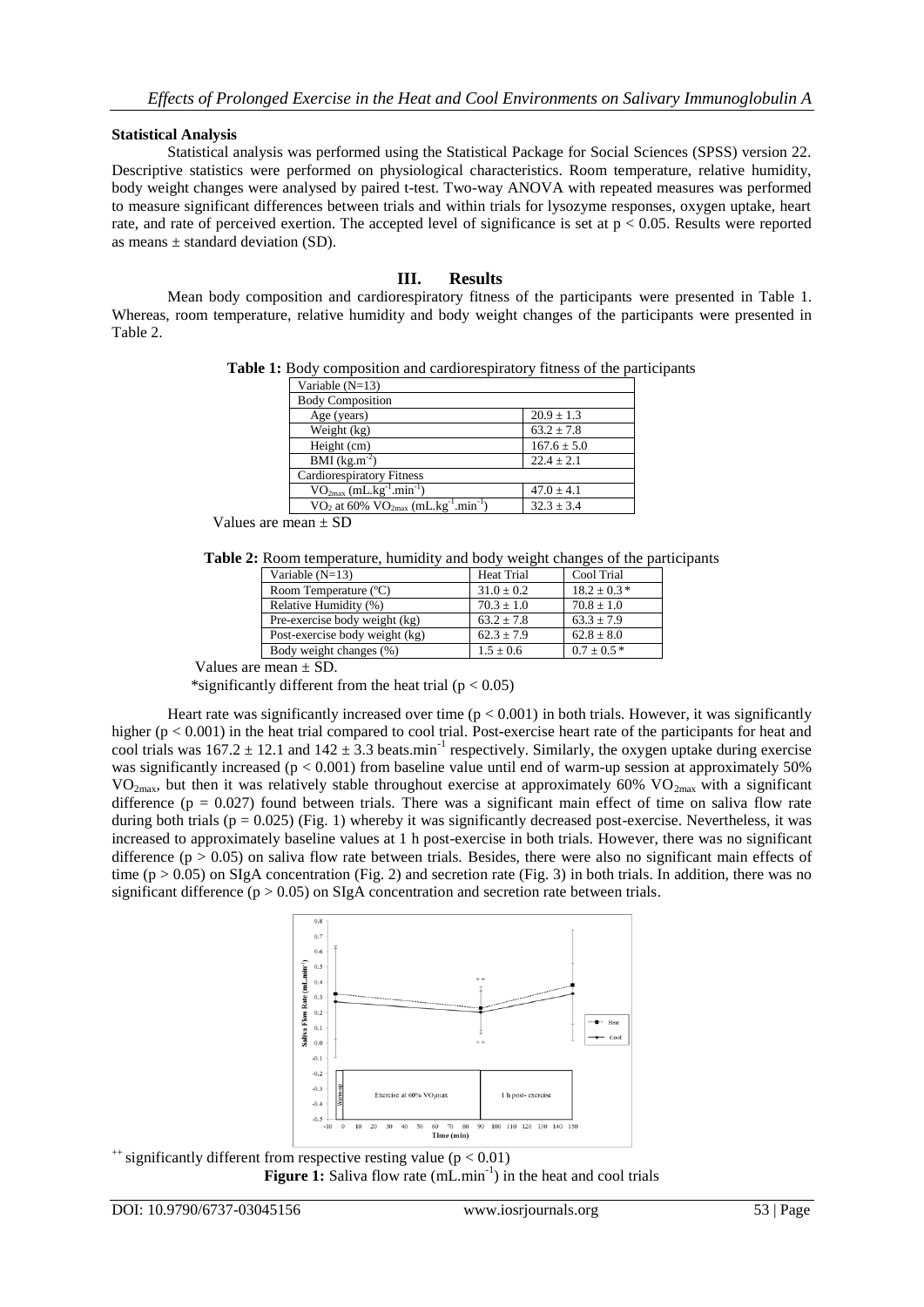

**Figure 2:** SIgA concentrations ( $\mu$ g.mL $^{-1}$ ) in the heat and cool trials.



 $+$  Significantly different from respective resting value (p < 0.05). **Figure 3:** SIgA secretion rate  $(\mu g.min^{-1})$  in the heat and cool trials.

# **IV. Discussion**

The main finding in this study is to investigate the effects of prolonged running in the heat and cool temperature on SIgA responses among recreational athletes. In the present study, SIgA concentration (Fig. 2) and secretion rate (Fig. 3) were not significantly different during exercise between the heat and cool trials which is in agreement with the previous studies [12, 13]. However, the previous and the present study also found that within each trial, the prolonged exercise was significantly decreased only in SIgA secretion rate (Fig. 3) [14, 15] which was contrary to the SIgA concentration (Fig. 2). Nevertheless, there were also contradicting study which reported that cold temperature has been associated with the increased [16], no changed [17] and decreased [18, 19] in SIgA responses. Other investigators also reported there were actually a significant increase [20, 21] in SIgA after exercise.

Theoretically, SIgA is secreted by both acinar and ductal units under the stimulation of  $\alpha$ - and  $\beta$ adrenergic and peptidergic receptors where, stimulation of β-adrenoreceptors increased SIgA secretion rate. However, prolonged β-adrenoreceptors stimulation appeared to reduce the replenishment of SIgA into the glandular pool [22]. The inconsistency of the secretory immune response of SIgA concentration and secretion rate may be attributed to the interaction between different types of stimulation and their receptors during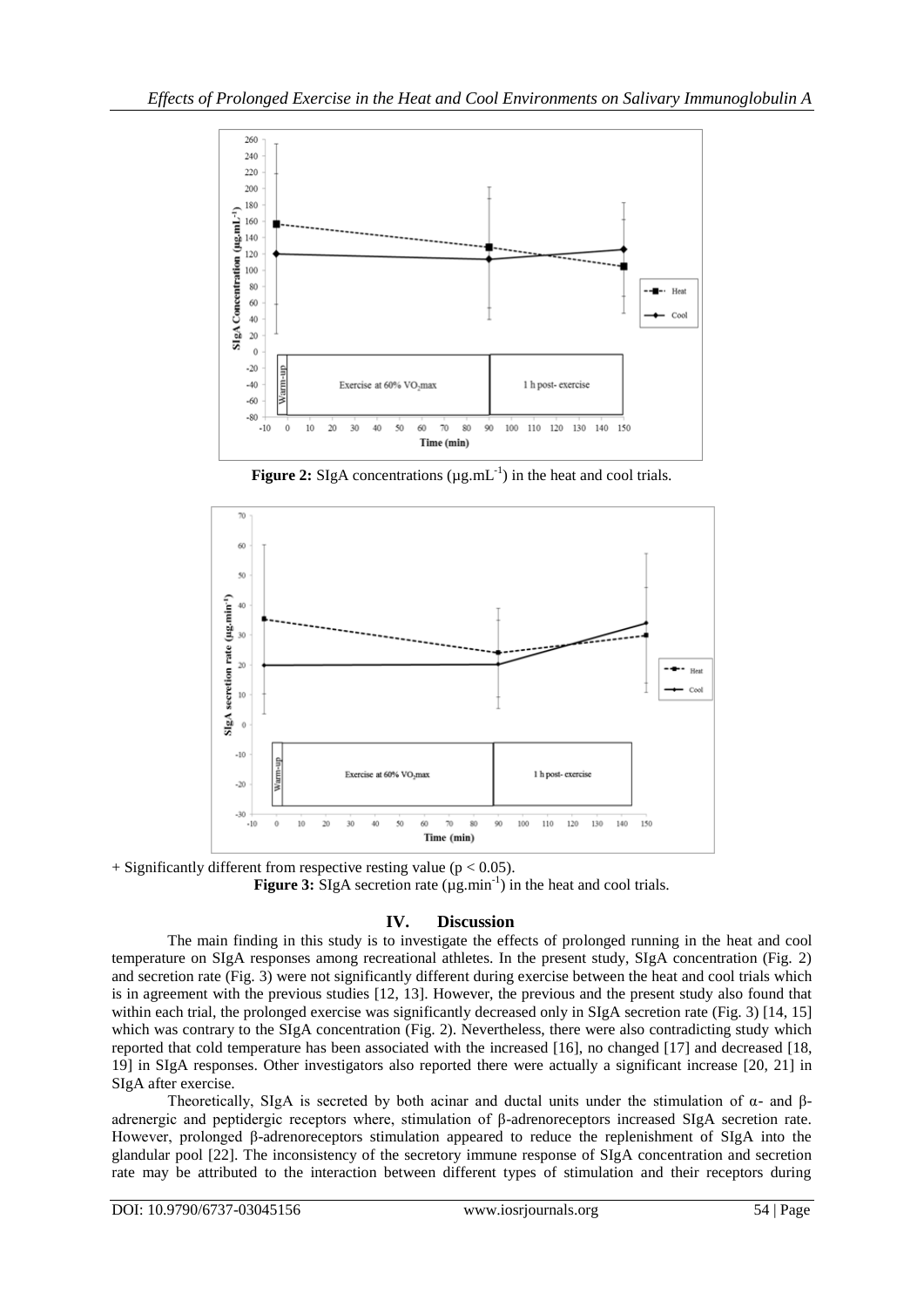exercise. This discrepancy may also be attributed to the differences during the time of the saliva collection [23] and due to the different methods of expressing SIgA, nutritional status of the individual, and the exercise protocol employed.

Moreover, the saliva flow rate during exercise in the heat and cool trials was not significantly difference (Fig. 1) and was similar to the previous study [24-26]. This was associated with the stimulates sympathetic nervous system due to performing exercise [27]. Therefore, it was suggested that sympathetic nervous system activity influenced the decreased of saliva flow rate [28]. Hence, this explains the reduction on the saliva flow rate found in the present study.

Overall, participants recruited was within the range of Asian populations' BMI [29] which were not obese and was considered 'average' in term of cardiorespiratory fitness [30] (Table 1). While, the room temperature of 31°C and relative humidity of 70% were selected in the present study based on the numerous studies conducted in the heat had set the room temperature and relative humidity at about these values [31-33]. This is also similar to the cool trial which 18°C was selected as the temperature for the cool environment [34- 36] (Table 2). Besides, the protocol was chosen as it was intended to suppress the immune function temporarily in order to determine the effects of heat and cool environments on the immune function [1]. This is due to the depression of immune function is most prominent when exercising in continuous and prolonged (> 1.5 h) at moderate to high intensity. The  $VO<sub>2</sub>$  values (Table 2) were also being measured to avoid bias between trials. Therefore, based on the present study, both VO<sub>2</sub> values were found with no significantly difference. Hence, the participant performed the exercise at the same intensity as suggested by previous study in both of the trials.

Furthermore, heart rate in the present study was significantly increased during exercise and higher when exercising in a hot temperature compared to cool environment (Table 2)which is consistence with the previous study [6, 36]. Other than that, the body weight changes (Table 2) were also found higher in during the heat compared to the cool trial. Thus, based on the present study, it was found that there were significantly difference between heat and cool trial and it was predictable as in the previous finding [6]. The measurement of body weight changes was crucial because performance can actually alter when dehydration exceeds 2% of body mass [37, 38]. In the present study, the amount of fluid given during both trials was 3mL.kg<sup>-1</sup> body weight at every 20 min. This amount of fluid has been used in previous studies to rehydrate the participants during exercise longer than 1 h [31-33]. Since the body weight changes in both trials were less than 2%, it is considered that the amount of fluid ingested was sufficient to avoid the adverse effects of dehydration in this study.

## **V. Conclusion**

The present study showed that room or ambient temperature  $(31^{\circ}C \text{ vs } 18^{\circ}C)$  does not affect the changes in SIgA responses during prolonged exercise among recreational athletes. However, several physiological parameters did affected by the heat temperature. Thus, fluid intake during exercise especially while performing exercise in the heat is warranted. Future studies should measure other parameters which include other salivary antimicrobial proteins to clearly understand their responses in different temperatures.

### **Acknowledgements**

The authors would like to thank the participants and laboratory staff of Sports Science Laboratory, USM. This research was financially supported by a USM short-term grant (304/PPSP/61313029).

#### **References**

- [1]. Gleeson M. Immune system adaptation in elite athletes. *Current opinion in clinical nutrition and metabolic care.* Nov 2006;9(6):659-665.
- [2]. Gleeson M, Bishop NC, Stensel DJ, Lindley MR, Mastana SS, Nimmo MA. The anti-inflammatory effects of exercise: mechanisms and implications for the prevention and treatment of disease. *Nature reviews. Immunology.* Sep 2011;11(9):607-615.
- [3]. Walsh NP, Gleeson M, Shephard RJ, et al. Position statement. Part one: Immune function and exercise. *Exercise immunology review.* 2011;17:6-63.
- [4]. Gleeson M. Can Nutrition Limit Exercise-Induced Immunodepression? *Nutrition Reviews.* 2006-03-01 00:00:00 2006;64(3):119- 131.
- [5]. Gleeson M. Immune Function and Exercise. *European journal of sport science.* 2005;4(3):15.
- [6]. Galloway SD, Maughan RJ. Effects of ambient temperature on the capacity to perform prolonged cycle exercise in man. *Medicine and science in sports and exercise.* Sep 1997;29(9):1240-1249.
- [7]. Niess AM, Fehrenbach E, Lehmann R, et al. Impact of elevated ambient temperatures on the acute immune response to intensive endurance exercise. *European journal of applied physiology.* May 2003;89(3-4):344-351.
- [8]. Gleeson M, Pyne DB. Special feature for the Olympics: effects of exercise on the immune system: exercise effects on mucosal immunity. *Immunology and cell biology.* Oct 2000;78(5):536-544.
- [9]. Lamm ME. Current concepts in mucosal immunity. IV. How epithelial transport of IgA antibodies relates to host defense. *Am. J. Physiol.* 1998;274((4 PT 1)):3.
- [10]. Fricker PA, Pyne DB, Saunders PU, Cox AJ, Gleeson M, Telford RD. Influence of training loads on patterns of illness in elite distance runners. *Clinical journal of sport medicine : official journal of the Canadian Academy of Sport Medicine.* Jul 2005;15(4):246-252.